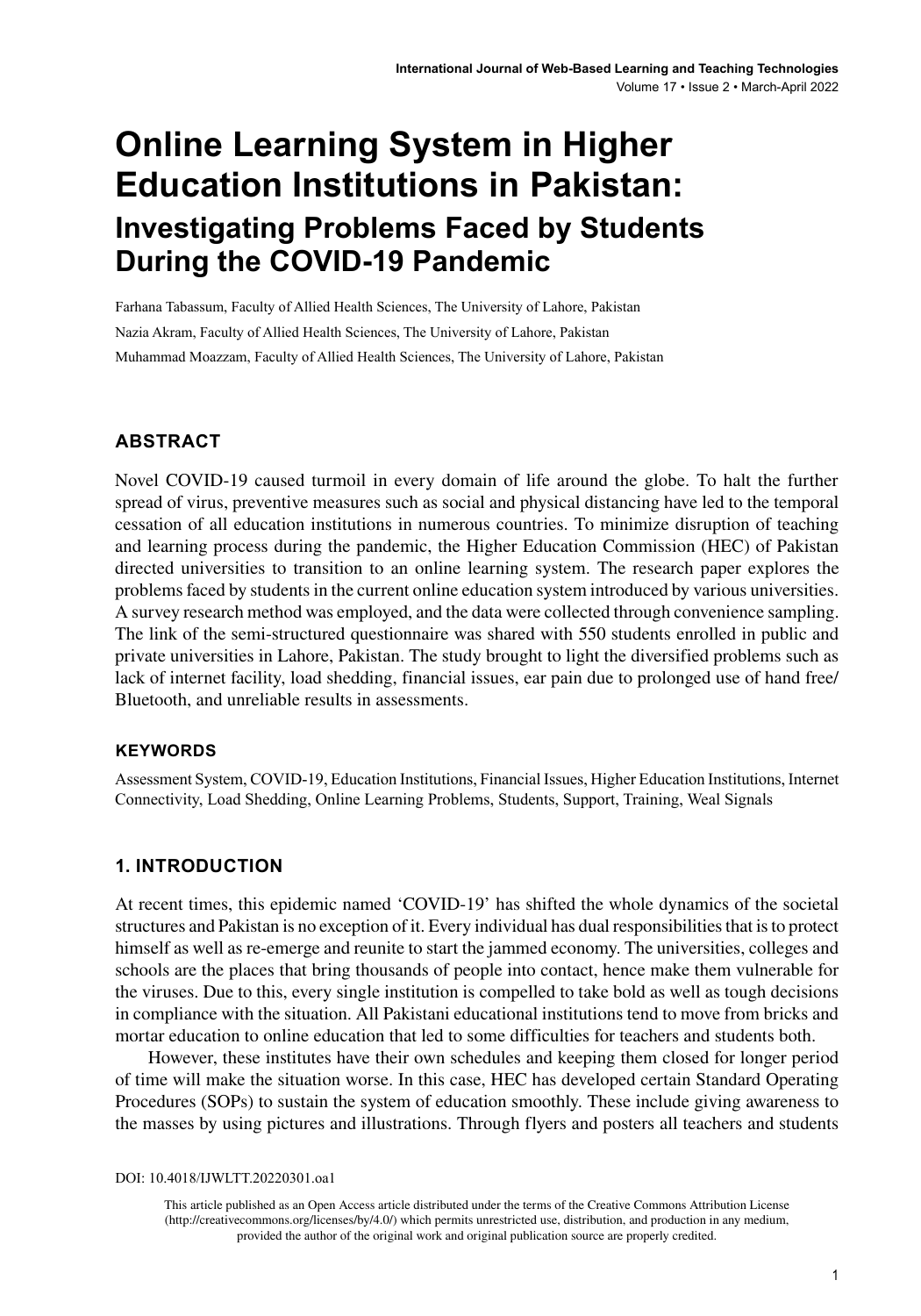have been reminded to maintain hygiene and avoid close contact including face to face meetings (HEC,2020). In these hard times, the HEIs needed to conduct online classes that is the only possible solution to deal with ongoing situation. All the universities, colleges and schools have been given instructions to work from home and deliver online lectures.

The situation requires concrete steps to encounter the problem and this has led institutes running behind Learning Management Systems (LMSs) e.g. online white board, Fastmeetin, Moodle, Udemy to compensate the learning on campus. Currently, lectures are being delivered on above mentioned online learning apps and systems and students are obligated to submit designed work and to attempt quizzes on the recommended online system of their universities. As (Abdelraheem, 2012) advocates that Learning Management Systems are most applicable in transferring knowledge and handling huge piles of educational material. . The lessons can be completed in the comfort zone without any fear of being late at workplace and being fined upon it. Online learning systems are characterised by flexibility and ease. The response rate is quicker than face to face learning, yet some hazards are bothersome for sender and receiver (*teachers & students*).

At recent times, the role of technology is increasing in every walk of life. Its importance in education cannot be overlooked. In developed countries the concept of E-learning is not new as compared to underdeveloped countries where traditional classrooms are still of great significance. However, the requirement of E-learning has mounted during recent times (HEC COVID-19 Guidance, n.d.), where all educational institutions were forcefully closed amid the novel coronavirus outbreak. Later on, to sustain education and to disseminate the curriculum, government forced HEI towards online learning systems. Therefore, universities were constrained to conduct online classes that has highlighted not only technological issues but also pedagogical, infrastructural, content based as well as health related issues.

As Mayes (2011) states that previous researches have discussed issues covered under the categories of content delivery, teaching methods, assessments and grades criteria or classification of the students who either proposed or opposed online classes. During Covid-19, the universities were bound to conduct online classes that highlighted not only technological issues but also pedagogical, infrastructural, content based as well as health related issues. Though students are familiarized with online classes yet their reservations have outnumbered than its advantages. The present study unfolds the specific areas of E-learning that learners find vague and debatable proving hazards in their gaining knowledge. Numerous studies are available discussing issues of teachers and students' concern of online classes but this research will specifically discuss problems encountered by students during online education in Pakistani context during an outbreak of COVID-19 pandemic.

#### **2. LITERATURE REVIEW**

The COVID-19 has been declared an epidemic by World Health Organization (WHO), that is caused by the SARS-CoV-2 virus. It is occurring over a wide geographic area and affecting an exceptionally high proportion of the population. It transmits rapidly similarly like a flu or cold by sneezing, cough, and close social interaction. A tiny speck has ceased the hustle and bustle of life and rapid increase of infected people has led the governments in state of war footings. According to HEC persistent lock down has caused food shortage, sealed the economic cycle, unemployment, and enhanced the poverty. The educational institutes are no exception of it. Due to pandemic, Higher Education commission had to take tough decisions according to which all educational institutes were bound to conduct online classes.

In recent times, the importance of E-learning in Pakistan has increased. Previously it was not as rigorously practised as it is now emphasized upon. The reason was limited budget and low rate of literacy faced by government of Pakistan to have effective web-based education system. According to Ndubisi (2004), only external factors such as technology awareness to the teachers and students, purchasing and installing the equipment and designing the course material are not the seal of successful